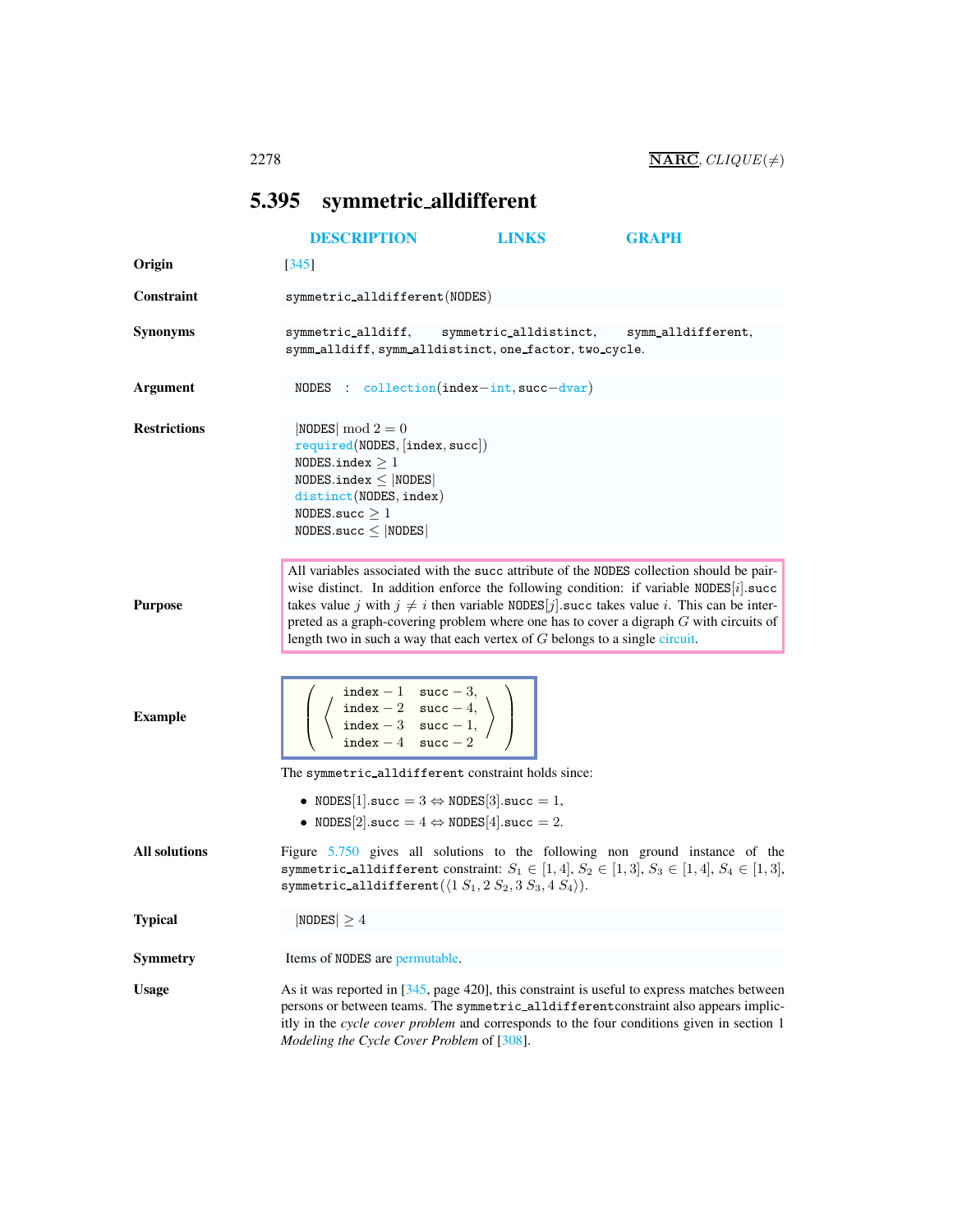<sup>20000128</sup> 2279



<span id="page-1-0"></span>Figure 5.750: All solutions corresponding to the non ground example of the symmetric alldifferent constraint of the All solutions slot (the index attribute is displayed as indices of the succ attribute)

- **Remark** This constraint is referenced under the name one factor in [211] as well as in [409]. From a modelling point of view this constraint can be expressed with the cycle constraint [41] where one imposes the additional condition that each cycle has only two nodes.
- Algorithm A filtering algorithm for the symmetric alldifferent constraint was proposed by J.-C. Régin in  $[345]$ . It achieves arc-consistency and its running time is dominated by the complexity of finding all edges that do not belong to any maximum cardinality matching in an undirected *n*-vertex, *m*-edge graph, i.e.,  $O(m \cdot n)$ .

For the soft case of the symmetric alldifferent constraint where the cost is the minimum number of variables to assign differently in order to get back to a solution, a filtering algorithm achieving arc-consistency is described in [131, 130]. It has a complexity of  $O(p \cdot m)$ , where p is the number of maximal extreme sets in the value graph associated with the constraint and  $m$  is the number of edges. It iterates over extreme sets and not over vertices as in the algorithm due to J.-C. Régin.

Reformulation The symmetric\_alldifferent(NODES) constraint can be expressed in term of a conjunction of  $| \text{NODES} |^2$  reified constraints of the form  $\text{NODES}[i]$ . succ =  $j \Leftrightarrow \text{NODES}[j]$ . succ = i  $(1 \le i, j \le |$ NODES|). The symmetric\_alldifferent constraint can also be reformulated as an inverse constraint as shown below:

$$
\text{symmetric-alldifferent}\left(\begin{array}{c}\text{index } -1 & \text{succ } -s_1, \\ \left\langle \begin{array}{cc} \text{index } -2 & \text{succ } -s_2, \\ \vdots & \vdots \\ \text{index } -n & \text{succ } -s_n \end{array} \right\rangle\right) \\ \text{inverse}\left(\begin{array}{c}\text{index } -1 & \text{succ } -s_1 & \text{pred } -s_1, \\ \vdots & \vdots & \text{pred } -s_2, \\ \vdots & \vdots & \vdots \\ \text{index } -n & \text{succ } -s_n & \text{pred } -s_n \end{array}\right)
$$

**Counting** 

| Solutions<br>ິ<br><br>1 J<br>ັ<br>u | .en¤th<br>(n<br>ം പ |  |  |  |  | $\overline{1}$ |
|-------------------------------------|---------------------|--|--|--|--|----------------|
|                                     |                     |  |  |  |  |                |

Number of solutions for symmetric alldifferent: domains  $0..n$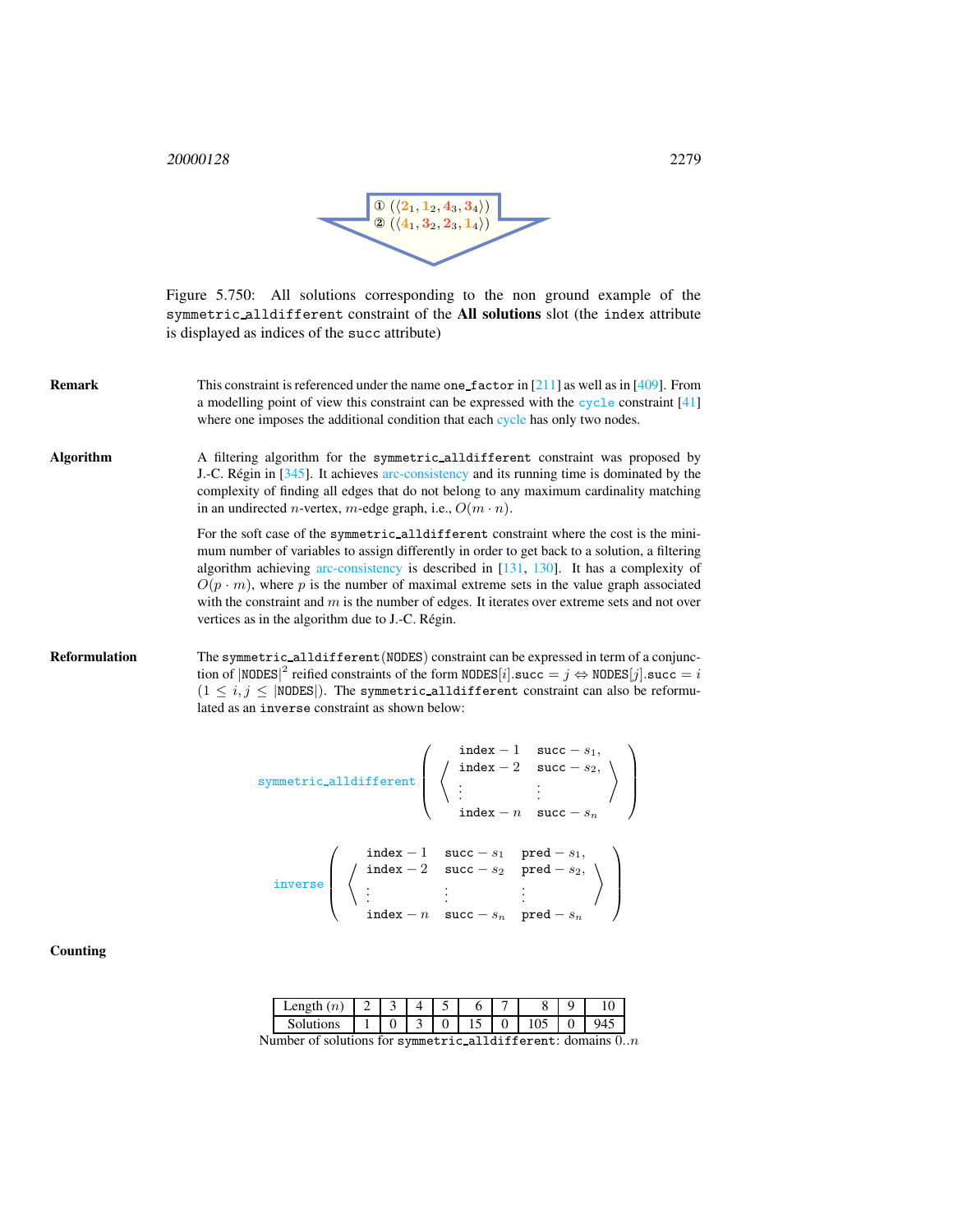

<span id="page-2-0"></span>

See also common keyword: alldifferent, cycle, inverse (permutation). implies: derangement, symmetric\_alldifferent\_except\_0, symmetric\_alldifferent\_loop.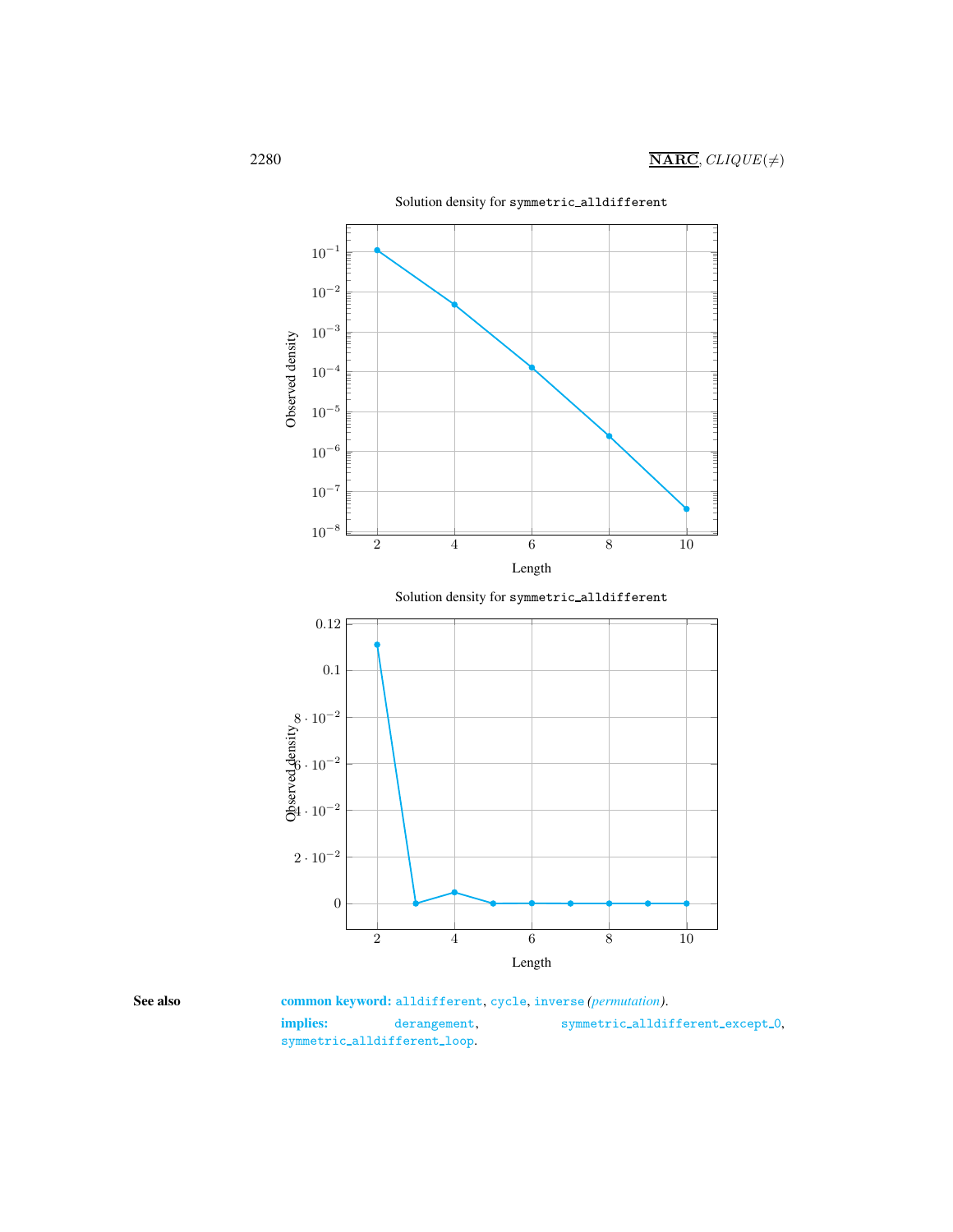## <sup>20000128</sup> 2281

|                    | <b>implies (items to collection):</b> k_alldifferent, lex_alldifferent.<br>related: roots.               |
|--------------------|----------------------------------------------------------------------------------------------------------|
| Kevwords           | <b>application area:</b> sport timetabling.                                                              |
|                    | <b>characteristic of a constraint:</b> all different, disequality.                                       |
|                    | <b>combinatorial object:</b> permutation, involution, matching.                                          |
|                    | <b>constraint type:</b> graph constraint, timetabling constraint, graph partitioning constraint.         |
|                    | <b>filtering:</b> arc-consistency.                                                                       |
|                    | final graph structure: circuit.                                                                          |
|                    | <b>modelling:</b> cycle.                                                                                 |
| Cond. implications | $\bullet$ symmetric_alldifferent(NODES)<br>implies balance_cycle(BALANCE, NODES)<br>when BALANCE $= 0$ . |
|                    | $\bullet$ symmetric_alldifferent(NODES)<br>implies cycle(NCYCLE, NODES)<br>when $2 * NCYCLE =  NODES $ . |
|                    | • symmetric_alldifferent(NODES)<br><b>implies</b> permutation (VARIABLES : NODES).                       |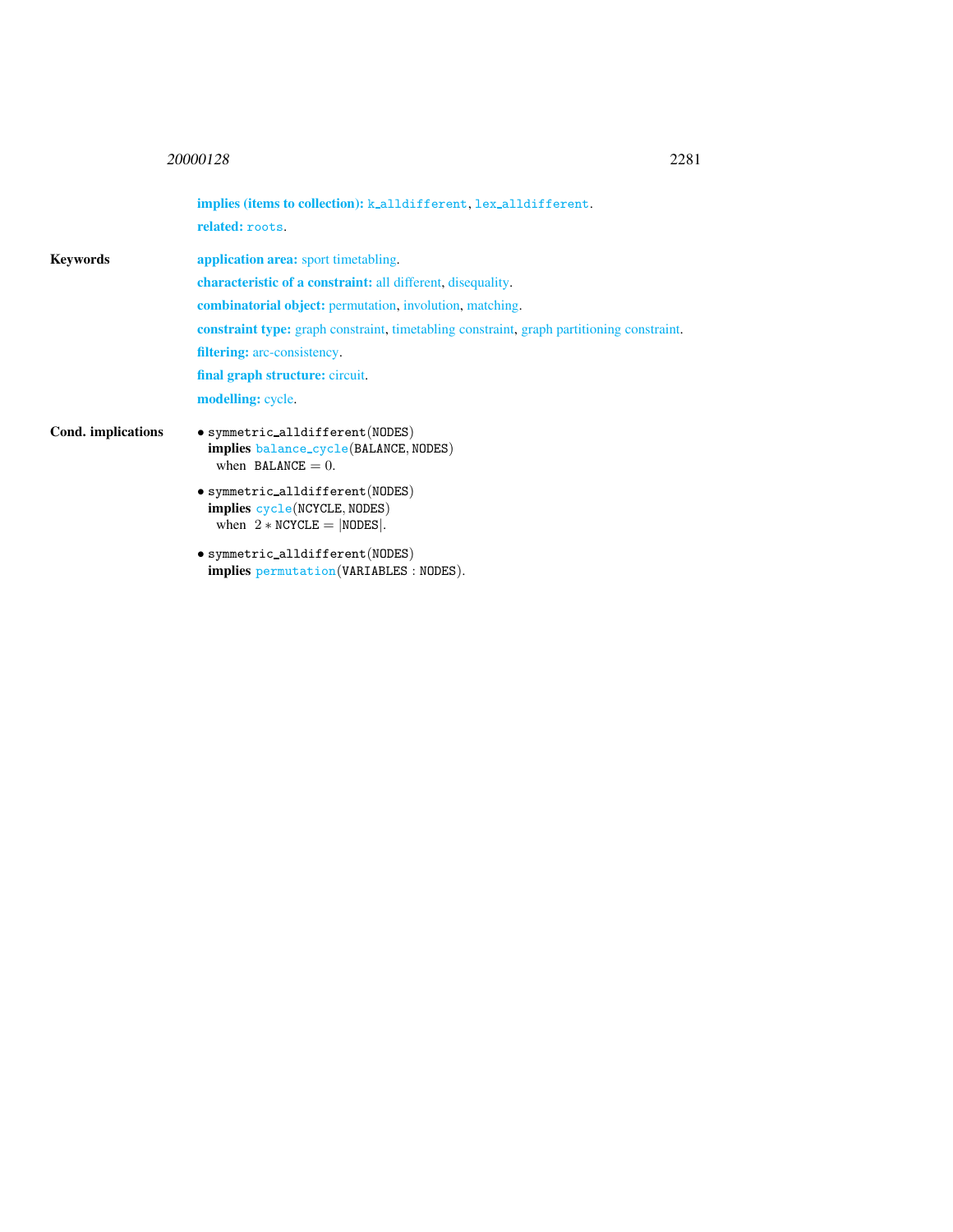| Arc input(s)               | NODES                                                                        |
|----------------------------|------------------------------------------------------------------------------|
| Arc generator              | $CLIQUE(\neq) \rightarrow$ collection(nodes1,nodes2)                         |
| Arc arity                  | 2                                                                            |
| Arc constraint $(s)$       | $\bullet$ nodes1.succ = nodes2.index<br>$\bullet$ nodes2.succ = nodes1.index |
| <b>Graph property(ies)</b> | $NARC =  NODES $                                                             |

Graph model In order to express the binary constraint that links two vertices one has to make explicit the identifier of the vertices.

> Parts (A) and (B) of Figure [5.751](#page-4-1) respectively show the initial and final graph associated with the Example slot. Since we use the NARC graph property, the arcs of the final graph are stressed in bold.



<span id="page-4-1"></span>Figure 5.751: Initial and final graph of the symmetric alldifferent constraint

Signature Since all the index attributes of the NODES collection are distinct, and because of the first condition  $nodes1.succ = nodes2.index$  of the arc constraint, each vertex of the final graph has at most one successor. Therefore the maximum number of arcs of the final graph is equal to the maximum number of vertices |NODES| of the final graph. So we can rewrite  $NARC = |NODES|$  to  $NARC \ge |NODES|$  and simplify  $\overline{NARC}$  to  $\overline{NARC}$ .

<span id="page-4-0"></span>